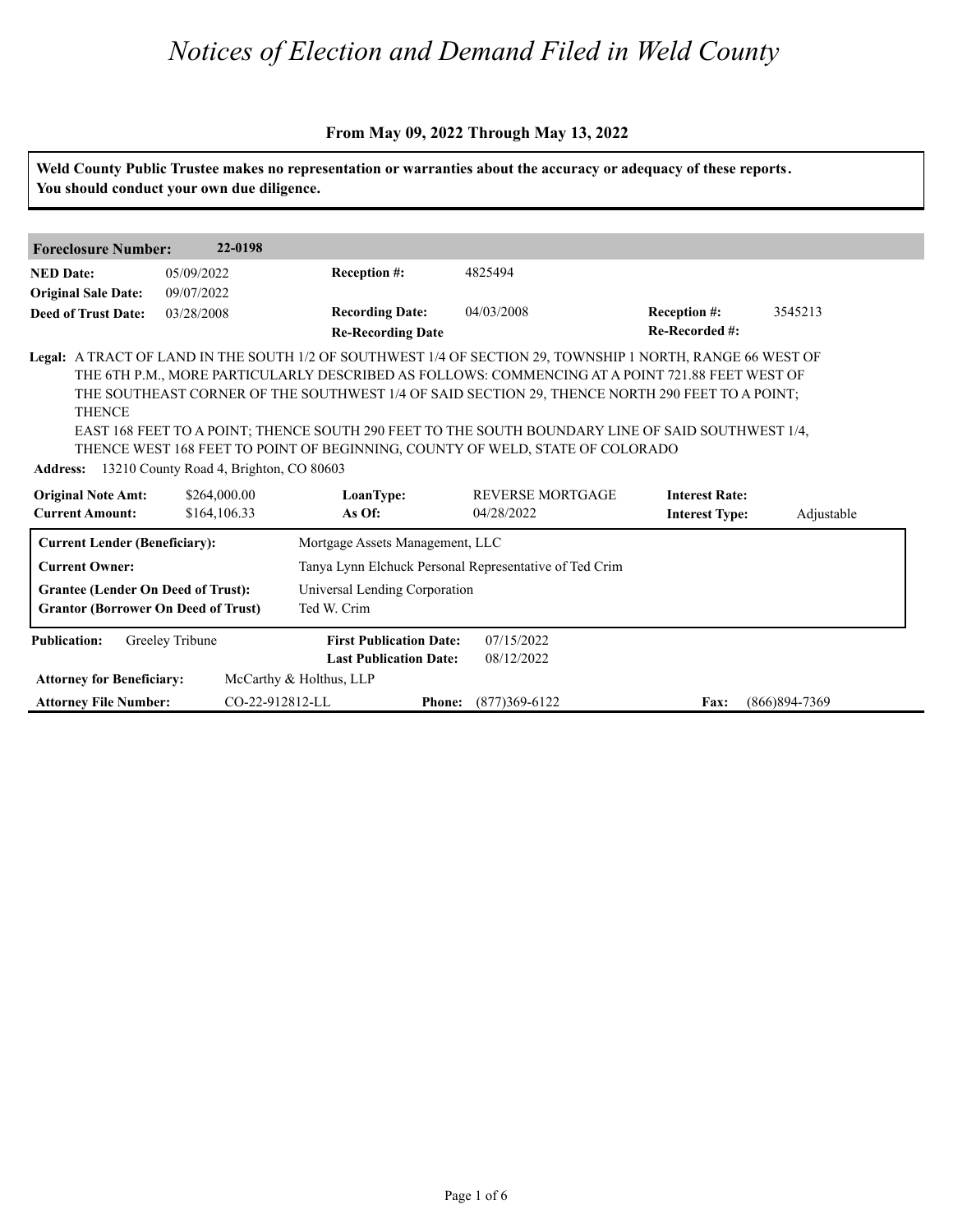### **From May 09, 2022 Through May 13, 2022**

|                                                                                                                  | You should conduct your own due diligence.         |                                                                                                                                        |                          | Weld County Public Trustee makes no representation or warranties about the accuracy or adequacy of these reports.        |                   |
|------------------------------------------------------------------------------------------------------------------|----------------------------------------------------|----------------------------------------------------------------------------------------------------------------------------------------|--------------------------|--------------------------------------------------------------------------------------------------------------------------|-------------------|
| <b>Foreclosure Number:</b>                                                                                       | 22-0199                                            |                                                                                                                                        |                          |                                                                                                                          |                   |
| <b>NED Date:</b><br><b>Original Sale Date:</b>                                                                   | 05/09/2022<br>09/07/2022                           | Reception #:                                                                                                                           | 4825495                  |                                                                                                                          |                   |
| <b>Deed of Trust Date:</b>                                                                                       | 09/06/2019                                         | <b>Recording Date:</b><br><b>Re-Recording Date</b>                                                                                     | 09/19/2019               | Reception #:<br>Re-Recorded #:                                                                                           | 4524814           |
| APN #: 130932319018                                                                                              | WELD, STATE OF COLORADO                            |                                                                                                                                        |                          | Legal: LOT 18, BLOCK 2, LANCASTOR NORTH ADDITION - FIFTH FILING, IN THE CITY OF FORT LUPTON, COUNTY OF                   |                   |
|                                                                                                                  | Address: 1101 Lantern Drive, Fort Lupton, CO 80621 |                                                                                                                                        |                          |                                                                                                                          |                   |
| <b>Original Note Amt:</b><br><b>Current Amount:</b>                                                              | \$255,721.00<br>\$264,636.36                       | LoanType:<br>As Of:                                                                                                                    | <b>FHA</b><br>04/27/2022 | <b>Interest Rate:</b><br><b>Interest Type:</b>                                                                           | 3.125<br>Fixed    |
| <b>Current Lender (Beneficiary):</b>                                                                             |                                                    | COLORADO HOUSING AND FINANCE AUTHORITY                                                                                                 |                          |                                                                                                                          |                   |
| <b>Current Owner:</b><br><b>Grantee (Lender On Deed of Trust):</b><br><b>Grantor (Borrower On Deed of Trust)</b> |                                                    | Kimberly Lechnir AND Michael Lechnir<br>AMERIFIRST FINANCIAL, INC., ITS SUCCESSORS AND ASSIGNS<br>Kimberly Lechnir AND Michael Lechnir |                          | MORTGAGE ELECTRONIC REGISTRATION SYSTEMS, INC. AS NOMINEE FOR                                                            |                   |
| <b>Publication:</b><br><b>Attorney for Beneficiary:</b>                                                          | Greeley Tribune                                    | <b>First Publication Date:</b><br><b>Last Publication Date:</b><br>Janeway Law Firm, P.C.                                              | 07/15/2022<br>08/12/2022 |                                                                                                                          |                   |
| <b>Attorney File Number:</b>                                                                                     | 22-027399                                          | <b>Phone:</b>                                                                                                                          | $(303)706 - 9990$        | Fax:                                                                                                                     | $(303)706 - 9994$ |
| <b>Foreclosure Number:</b>                                                                                       | 22-0200                                            |                                                                                                                                        |                          |                                                                                                                          |                   |
| <b>NED Date:</b><br><b>Original Sale Date:</b>                                                                   | 05/09/2022<br>09/07/2022                           | Reception #:                                                                                                                           | 4825496                  |                                                                                                                          |                   |
| <b>Deed of Trust Date:</b>                                                                                       | 12/12/2018                                         | <b>Recording Date:</b><br><b>Re-Recording Date</b>                                                                                     | 12/14/2018               | Reception #:<br>Re-Recorded #:                                                                                           | 4453855           |
|                                                                                                                  | PARCEL ID NUMBER: 095913411003                     |                                                                                                                                        |                          | Legal: LOT 9, BLOCK 10, AMENDED MAP OF A PORTION OF BRENTWOOD PARK, COUNTY OF WELD, STATE OF COLORADO.                   |                   |
|                                                                                                                  | Address: 2510 W 25th Street Rd, Greeley, CO 80634  |                                                                                                                                        |                          |                                                                                                                          |                   |
| <b>Original Note Amt:</b><br><b>Current Amount:</b>                                                              | \$265,821.00<br>\$255,021.40                       | LoanType:<br>As Of:                                                                                                                    | <b>FHA</b><br>04/29/2022 | <b>Interest Rate:</b><br><b>Interest Type:</b>                                                                           | 5.25<br>Fixed     |
| <b>Current Lender (Beneficiary):</b>                                                                             |                                                    | COLORADO HOUSING AND FINANCE AUTHORITY                                                                                                 |                          |                                                                                                                          |                   |
| <b>Current Owner:</b>                                                                                            |                                                    | Robert Michael Johnson AND Selina M Johnson                                                                                            |                          |                                                                                                                          |                   |
| <b>Grantee (Lender On Deed of Trust):</b><br><b>Grantor (Borrower On Deed of Trust)</b>                          |                                                    | Robert Michael Johnson AND Selina M Johnson                                                                                            |                          | MORTGAGE ELECTRONIC REGISTRATION SYSTEMS, INC. AS NOMINEE FOR<br>GATEWAY MORTGAGE GROUP, LLC, ITS SUCCESSORS AND ASSIGNS |                   |

| <b>Publication:</b>              | Greeley Tribune | <b>First Publication Date:</b><br><b>Last Publication Date:</b> |               | 07/15/2022<br>08/12/2022 |             |                   |
|----------------------------------|-----------------|-----------------------------------------------------------------|---------------|--------------------------|-------------|-------------------|
| <b>Attorney for Beneficiary:</b> |                 | Janeway Law Firm, P.C.                                          |               |                          |             |                   |
| <b>Attorney File Number:</b>     |                 | 22-027303                                                       | <b>Phone:</b> | $(303)706-9990$          | <b>Fax:</b> | $(303)706 - 9994$ |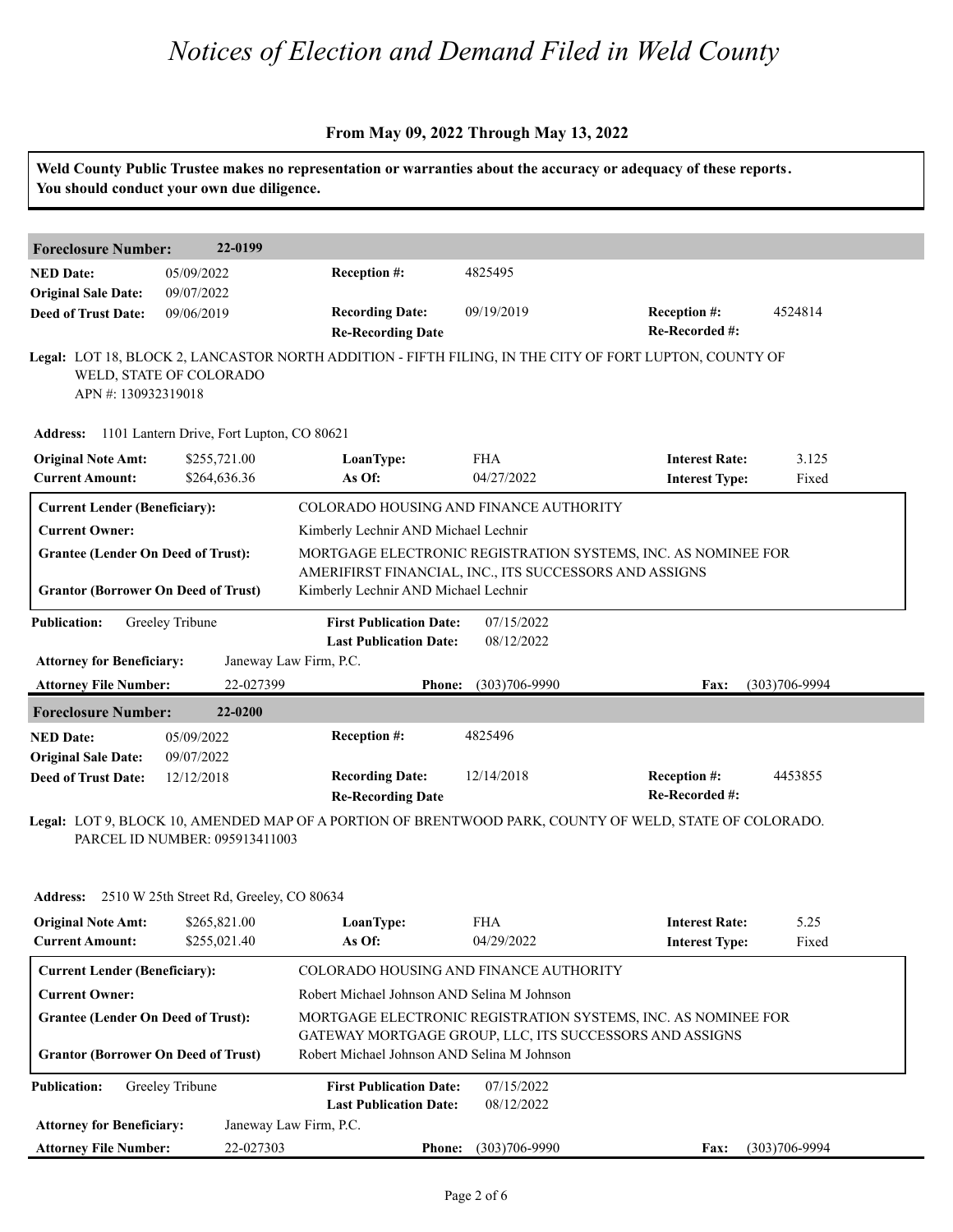#### **From May 09, 2022 Through May 13, 2022**

**Weld County Public Trustee makes no representation or warranties about the accuracy or adequacy of these reports. You should conduct your own due diligence. Foreclosure Number: 22-0201 NED Date: Re-Recorded #: Reception #:** 04/10/2006 3378195 **Re-Recording Date Recording Date: Reception #: Deed of Trust Date:**<br>**Deed of Trust Date: Legal:** LOT 36, THIRD AMENDMENT PLAT OF GLEN MEADOW TOWN HOMES, CITY OF GREELEY, COUNTY OF WELD, STATE 05/09/2022 09/07/2022 03/22/2006 4825497 OF COLORADO. **Address:** 1766 Glen Meadows Drive, Greeley, CO 80631<br> **Original Note Amt:** \$210,000.00 **LoanType:** REV<br> **Current Amount:** \$166,880.01 **As Of:** 04/2: **Interest Rate:** 6.26<br> **As Of:** 04/28/2022 **Interest Type:** Adjust **LoanType:** \$210,000.00 \$166,880.01 04/28/2022 **Interest Type:** 6.26 Adjustable **Current Lender (Beneficiary):** Wilmington Savings Fund Society FSB, not in its individual capacity but solely in its capacity as Owner Trustee for Cascade Funding Mortgage Trust HB4 **Current Owner:** Helen O. Stolte Grantee (Lender On Deed of Trust): Financial Freedom Senior Funding Corporation, a Subsidiary of Indy MAC Bank, F.S.B. Grantor (Borrower On Deed of Trust) Helen O. Stotle **Publication: Attorney for Beneficiary: Attorney File Number: Last Publication Date: Phone: Fax:** CO-22-914616-LL (877)369-6122 (866)894-7369 **First Publication Date:** McCarthy & Holthus, LLP 07/15/2022 08/12/2022 **Foreclosure Number: 22-0202 NED Date: Re-Recorded #:** 09/23/2021 **Reception #:** 4759197 **Re-Recording Date Recording Date: Reception #: Deed of Trust Date:**<br>**Deed of Trust Date:** 05/09/2022 09/07/2022 09/15/2021 4825498

**Legal:** Lot 42, Rollig Hills Ranch Phase 14, Town of Johnstown, County of Weld, State of Colorado.

| <b>Address:</b>                                                                                                                                          | 1725 Parkridge Dr. Johnstown, CO 80534 |                                                                     |                                                                                       |                                                |                  |  |  |
|----------------------------------------------------------------------------------------------------------------------------------------------------------|----------------------------------------|---------------------------------------------------------------------|---------------------------------------------------------------------------------------|------------------------------------------------|------------------|--|--|
| <b>Original Note Amt:</b><br><b>Current Amount:</b>                                                                                                      | \$622,500.00<br>\$142,038.74           | LoanType:<br>As Of:                                                 | <b>REVERSE MORTGAGE</b><br>05/03/2022                                                 | <b>Interest Rate:</b><br><b>Interest Type:</b> | 2.080<br>Fixed   |  |  |
| <b>Current Lender (Beneficiary):</b><br><b>Current Owner:</b><br><b>Grantee (Lender On Deed of Trust):</b><br><b>Grantor (Borrower On Deed of Trust)</b> |                                        | Reverse Mortgage Funding LLC                                        |                                                                                       |                                                |                  |  |  |
|                                                                                                                                                          |                                        | Robert F. Kempa                                                     |                                                                                       |                                                |                  |  |  |
|                                                                                                                                                          |                                        | Mortgage Funding LLC, its successors and assigns<br>Robert F. Kempa | Mortgage Electronic Registration Systems, Inc., as Beneficiary as nominee for Reverse |                                                |                  |  |  |
| <b>Publication:</b>                                                                                                                                      | Greeley Tribune                        | <b>First Publication Date:</b>                                      | 07/15/2022                                                                            |                                                |                  |  |  |
|                                                                                                                                                          |                                        | <b>Last Publication Date:</b>                                       | 08/12/2022                                                                            |                                                |                  |  |  |
| <b>Attorney for Beneficiary:</b>                                                                                                                         |                                        | HALLIDAY, WATKINS & MANN, P.C.                                      |                                                                                       |                                                |                  |  |  |
| <b>Attorney File Number:</b>                                                                                                                             | CO11607                                | <b>Phone:</b>                                                       | (303) 27-40155                                                                        | Fax:                                           | $(303)$ 27-40159 |  |  |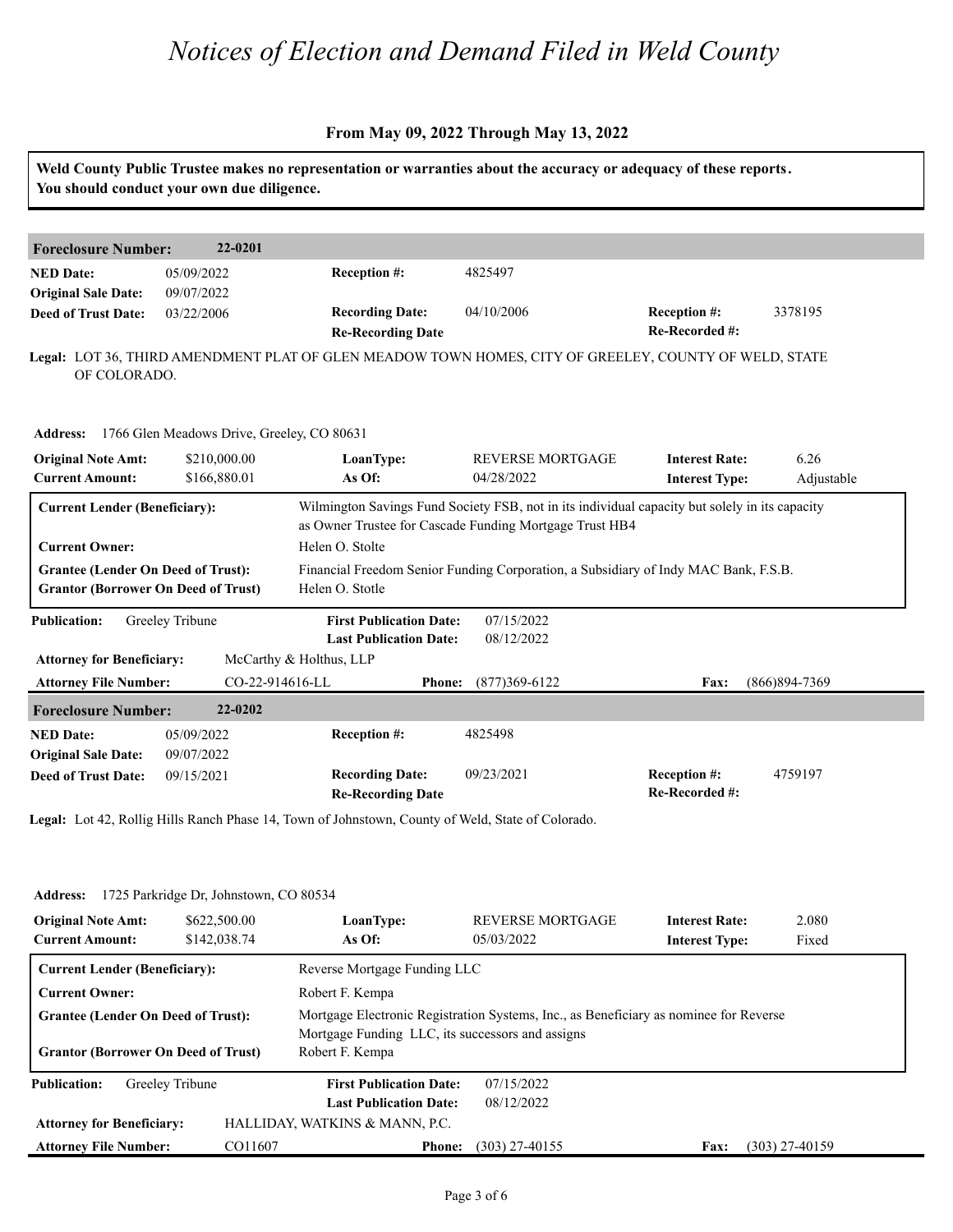#### **From May 09, 2022 Through May 13, 2022**

| Weld County Public Trustee makes no representation or warranties about the accuracy or adequacy of these reports.<br>You should conduct your own due diligence. |                                                                                 |                                                                                                                                              |                                                                                                                                                               |                                                                                                                                                           |  |
|-----------------------------------------------------------------------------------------------------------------------------------------------------------------|---------------------------------------------------------------------------------|----------------------------------------------------------------------------------------------------------------------------------------------|---------------------------------------------------------------------------------------------------------------------------------------------------------------|-----------------------------------------------------------------------------------------------------------------------------------------------------------|--|
|                                                                                                                                                                 |                                                                                 |                                                                                                                                              |                                                                                                                                                               |                                                                                                                                                           |  |
|                                                                                                                                                                 |                                                                                 |                                                                                                                                              |                                                                                                                                                               |                                                                                                                                                           |  |
|                                                                                                                                                                 |                                                                                 |                                                                                                                                              |                                                                                                                                                               |                                                                                                                                                           |  |
|                                                                                                                                                                 |                                                                                 |                                                                                                                                              |                                                                                                                                                               | 4302644                                                                                                                                                   |  |
|                                                                                                                                                                 |                                                                                 |                                                                                                                                              |                                                                                                                                                               |                                                                                                                                                           |  |
|                                                                                                                                                                 |                                                                                 |                                                                                                                                              |                                                                                                                                                               |                                                                                                                                                           |  |
|                                                                                                                                                                 |                                                                                 |                                                                                                                                              |                                                                                                                                                               |                                                                                                                                                           |  |
| \$257,051.00                                                                                                                                                    | LoanType:                                                                       | <b>FHA</b>                                                                                                                                   | <b>Interest Rate:</b>                                                                                                                                         | 4.25                                                                                                                                                      |  |
| \$238,137.27                                                                                                                                                    | As Of:                                                                          |                                                                                                                                              |                                                                                                                                                               | Fixed                                                                                                                                                     |  |
| <b>Current Lender (Beneficiary):</b>                                                                                                                            | BOKF, N.A.                                                                      |                                                                                                                                              |                                                                                                                                                               |                                                                                                                                                           |  |
|                                                                                                                                                                 | NICKOLAUS R WANKER                                                              |                                                                                                                                              |                                                                                                                                                               |                                                                                                                                                           |  |
| <b>Grantee (Lender On Deed of Trust):</b>                                                                                                                       |                                                                                 |                                                                                                                                              |                                                                                                                                                               |                                                                                                                                                           |  |
| <b>Grantor (Borrower On Deed of Trust)</b>                                                                                                                      | NICKOLAUS R WANKER                                                              |                                                                                                                                              |                                                                                                                                                               |                                                                                                                                                           |  |
| Greeley Tribune                                                                                                                                                 |                                                                                 | 07/15/2022<br>08/12/2022                                                                                                                     |                                                                                                                                                               |                                                                                                                                                           |  |
| <b>Attorney for Beneficiary:</b>                                                                                                                                |                                                                                 |                                                                                                                                              |                                                                                                                                                               |                                                                                                                                                           |  |
| <b>Attorney File Number:</b><br>48034296                                                                                                                        |                                                                                 | $(877)353 - 2146$                                                                                                                            | Fax:                                                                                                                                                          |                                                                                                                                                           |  |
| 22-0204<br><b>Foreclosure Number:</b>                                                                                                                           |                                                                                 |                                                                                                                                              |                                                                                                                                                               |                                                                                                                                                           |  |
| 05/11/2022                                                                                                                                                      | Reception #:                                                                    | 4826176                                                                                                                                      |                                                                                                                                                               |                                                                                                                                                           |  |
| 09/07/2022                                                                                                                                                      |                                                                                 |                                                                                                                                              |                                                                                                                                                               |                                                                                                                                                           |  |
| 03/08/2019                                                                                                                                                      | <b>Recording Date:</b><br><b>Re-Recording Date</b>                              | 03/11/2019                                                                                                                                   | Reception #:<br>Re-Recorded #:                                                                                                                                | 4472450                                                                                                                                                   |  |
|                                                                                                                                                                 | <b>Foreclosure Number:</b><br>22-0203<br>05/09/2022<br>09/07/2022<br>05/15/2017 | Reception #:<br><b>Recording Date:</b><br><b>Re-Recording Date</b><br>16458 LAMB AVENUE, FORT LUPTON, CO 80621<br><b>IDEA Law Group, LLC</b> | 4825499<br>05/16/2017<br>04/18/2022<br>BOKF NA DBA COLORADO STATE BANK AND TRUST<br><b>First Publication Date:</b><br><b>Last Publication Date:</b><br>Phone: | Reception #:<br>Re-Recorded #:<br>Legal: LOT 2, BLOCK 75, ARISTOCRAT RANCHETTES, THIRD FILING, COUNTY OF WELD, STATE OF COLORADO<br><b>Interest Type:</b> |  |

**Legal:** Lot 10, Block 7, Second Addition to Westview, City of Greeley, County of Weld, State of Colorado.

| <b>Address:</b> 2446 W 12th St, Greeley, CO 80634-3541                                                     |                              |                                                      |                          |                                                               |               |  |  |  |
|------------------------------------------------------------------------------------------------------------|------------------------------|------------------------------------------------------|--------------------------|---------------------------------------------------------------|---------------|--|--|--|
| <b>Original Note Amt:</b><br><b>Current Amount:</b>                                                        | \$255,290.00<br>\$251,071.80 | LoanType:<br>As Of:                                  | <b>FHA</b><br>05/04/2022 | <b>Interest Rate:</b><br><b>Interest Type:</b>                | 5.25<br>Fixed |  |  |  |
| <b>Current Lender (Beneficiary):</b><br><b>Current Owner:</b><br><b>Grantee (Lender On Deed of Trust):</b> |                              | COLORADO HOUSING AND FINANCE AUTHORITY               |                          |                                                               |               |  |  |  |
|                                                                                                            |                              | Dana Lynn Ralston                                    |                          |                                                               |               |  |  |  |
|                                                                                                            |                              | CALIBER HOME LOANS, INC., ITS SUCCESSORS AND ASSIGNS |                          | MORTGAGE ELECTRONIC REGISTRATION SYSTEMS, INC. AS NOMINEE FOR |               |  |  |  |
| <b>Grantor (Borrower On Deed of Trust)</b>                                                                 |                              | Dana Lynn Ralston                                    |                          |                                                               |               |  |  |  |
| <b>Publication:</b>                                                                                        | Greeley Tribune              | <b>First Publication Date:</b>                       | 07/15/2022               |                                                               |               |  |  |  |
|                                                                                                            |                              | <b>Last Publication Date:</b>                        | 08/12/2022               |                                                               |               |  |  |  |
| <b>Attorney for Beneficiary:</b>                                                                           |                              | Janeway Law Firm, P.C.                               |                          |                                                               |               |  |  |  |
| <b>Attorney File Number:</b>                                                                               | 22-027447                    | <b>Phone:</b>                                        | $(303)706 - 9990$        | <b>Fax:</b>                                                   | (303)706-9994 |  |  |  |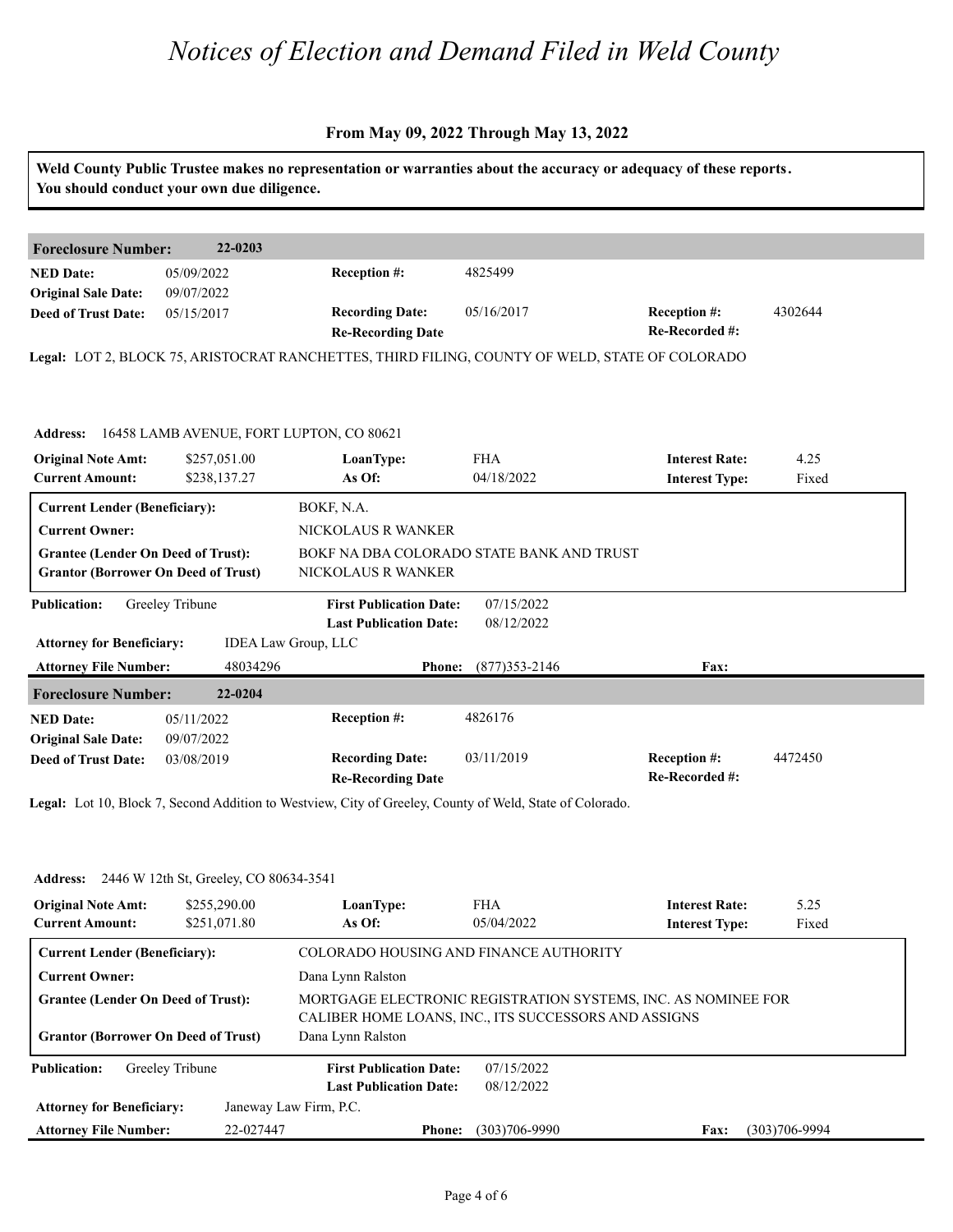#### **From May 09, 2022 Through May 13, 2022**

|                                                          | You should conduct your own due diligence.      |                                                                 |                           | Weld County Public Trustee makes no representation or warranties about the accuracy or adequacy of these reports. |
|----------------------------------------------------------|-------------------------------------------------|-----------------------------------------------------------------|---------------------------|-------------------------------------------------------------------------------------------------------------------|
| <b>Foreclosure Number:</b>                               | 22-0205                                         |                                                                 |                           |                                                                                                                   |
| <b>NED Date:</b><br><b>Original Sale Date:</b>           | 05/13/2022<br>09/14/2022                        | Reception #:                                                    | 4827181                   |                                                                                                                   |
| <b>Deed of Trust Date:</b>                               | 09/14/2006                                      | <b>Recording Date:</b><br><b>Re-Recording Date</b>              | 09/18/2006                | Reception #:<br>3420337<br>Re-Recorded #:                                                                         |
| COLORADO.                                                |                                                 |                                                                 |                           | Legal: LOT 9, BLOCK 10, TIMBER RIDGE PUD THIRD FILING, TOWN OF SEVERANCE, COUNTY OF WELD, STATE OF                |
|                                                          | Address: 1938 Mahogany Way, Severance, CO 80546 |                                                                 |                           |                                                                                                                   |
| <b>Original Note Amt:</b><br><b>Current Amount:</b>      | \$193,600.00<br>\$139,749.57                    | LoanType:<br>As Of:                                             | <b>CONV</b><br>04/27/2022 | <b>Interest Rate:</b><br>5<br><b>Interest Type:</b><br>Adjustable                                                 |
| <b>Current Lender (Beneficiary):</b>                     |                                                 |                                                                 |                           | U.S. Bank Trust National Association, as Trustee of the Bungalow Series IV Trust                                  |
| <b>Current Owner:</b>                                    |                                                 | Gonzalo L Gonzales and Lena J Gonzales                          |                           |                                                                                                                   |
| <b>Grantee (Lender On Deed of Trust):</b>                |                                                 | Home Loans, Inc.                                                |                           | Mortgage Electronic Registration Systems, Inc. as beneficiary, as nominee for Countrywide                         |
| <b>Grantor (Borrower On Deed of Trust)</b>               |                                                 | Gonzalo L Gonzales and Lena J Gonzales                          |                           |                                                                                                                   |
| <b>Publication:</b>                                      | Greeley Tribune                                 | <b>First Publication Date:</b><br><b>Last Publication Date:</b> | 07/22/2022<br>08/19/2022  |                                                                                                                   |
| <b>Attorney for Beneficiary:</b>                         |                                                 | Randall S. Miller & Associates PC                               |                           |                                                                                                                   |
| <b>Attorney File Number:</b>                             | 22CO00141-1                                     | <b>Phone:</b>                                                   | $(720)$ 25-9 8626         | $(720)$ 25-96709<br>Fax:                                                                                          |
| <b>Foreclosure Number:</b>                               | 22-0206                                         |                                                                 |                           |                                                                                                                   |
| <b>NED</b> Date:                                         | 05/13/2022                                      | Reception #:                                                    | 4827182                   |                                                                                                                   |
| <b>Original Sale Date:</b><br><b>Deed of Trust Date:</b> | 09/14/2022<br>02/27/2006                        | <b>Recording Date:</b>                                          | 03/06/2006                | Reception #:<br>3368017<br>Re-Recorded #:                                                                         |
|                                                          |                                                 | <b>Re-Recording Date</b>                                        |                           | Legal: LOT 6, BLOCK 4, TIMBER RIDGE PUD 1ST FILING, A SUBDIVISION OF THE TOWN OF SEVERANCE, COUNTY OF             |

WELD, STATE OF COLORADO.

| <b>Address:</b>                            | 836 Cliff Rose Way, Severance, CO 80546 |                                                                          |                   |                       |              |  |  |
|--------------------------------------------|-----------------------------------------|--------------------------------------------------------------------------|-------------------|-----------------------|--------------|--|--|
| <b>Original Note Amt:</b>                  | \$89,000.00                             | LoanType:                                                                | Conventional      | <b>Interest Rate:</b> | $\mathbf{0}$ |  |  |
| <b>Current Amount:</b>                     | \$21,674.26                             | As Of:                                                                   | 05/03/2022        | <b>Interest Type:</b> | Fixed        |  |  |
| <b>Current Lender (Beneficiary):</b>       |                                         | Greeley Area Habitat for Humanity, Inc.                                  |                   |                       |              |  |  |
| <b>Current Owner:</b>                      |                                         | Marion Christian Matson and Tracy Lousie Matson                          |                   |                       |              |  |  |
| <b>Grantee (Lender On Deed of Trust):</b>  |                                         | Habitat for Humanity of Windsor, Inc., A Colorado Non-Profit Corporation |                   |                       |              |  |  |
| <b>Grantor (Borrower On Deed of Trust)</b> |                                         | Marion Christian Matson and Tracy Louise Matson                          |                   |                       |              |  |  |
| <b>Publication:</b>                        | Greeley Tribune                         | <b>First Publication Date:</b>                                           | 07/22/2022        |                       |              |  |  |
|                                            |                                         | <b>Last Publication Date:</b>                                            | 08/19/2022        |                       |              |  |  |
| <b>Attorney for Beneficiary:</b>           |                                         | Coan, Payton & Payne, LLC                                                |                   |                       |              |  |  |
| <b>Attorney File Number:</b>               | 07-137-107                              | <b>Phone:</b>                                                            | $(970)339 - 3500$ | Fax:                  |              |  |  |